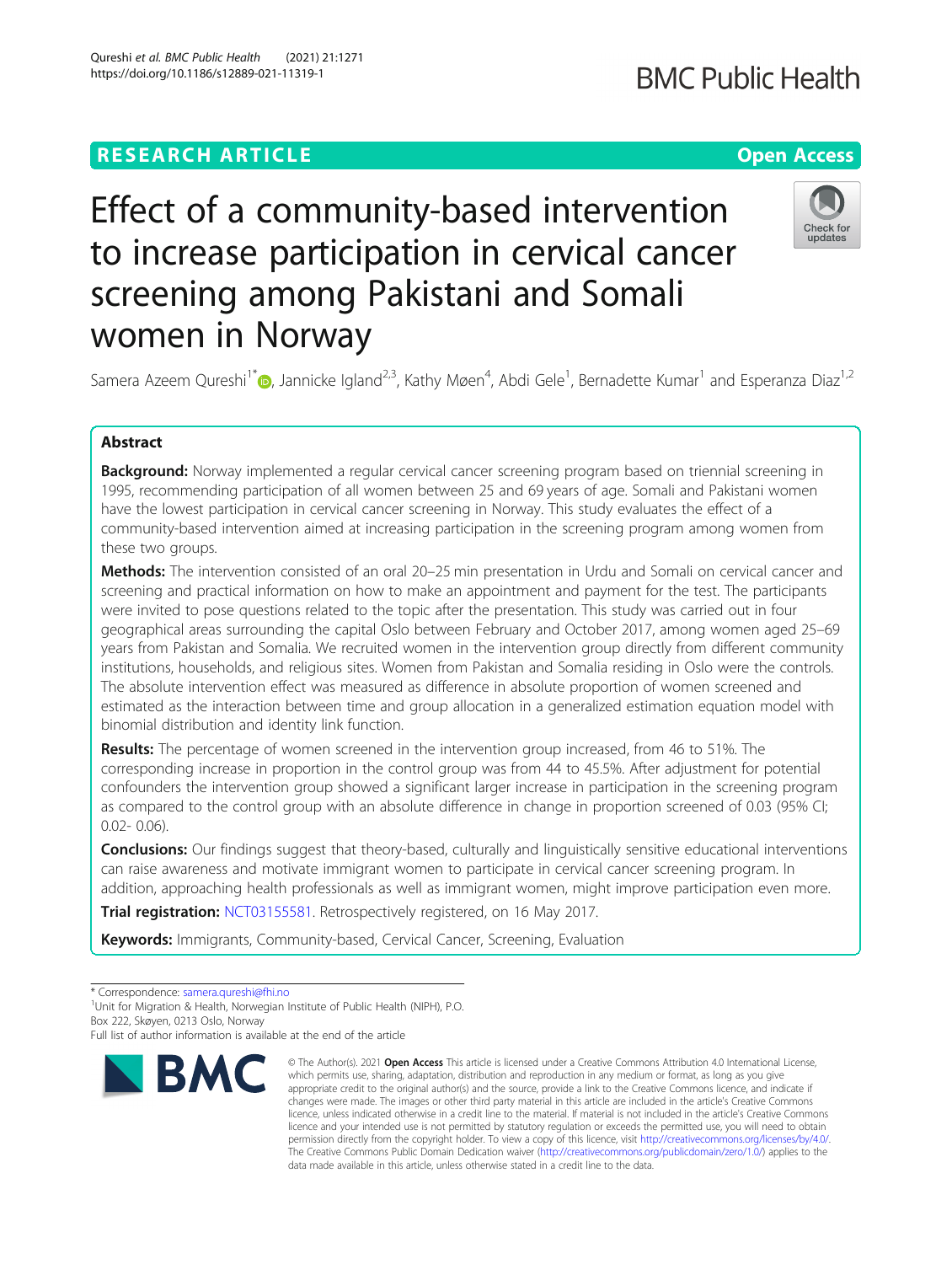# Background

Little attention has been paid to immigrant health, especially, non-communicable diseases and cancer in particular [\[1](#page-8-0)]. There were an estimated 272 million international migrants in the world in 2019, which equates to 3.5% of the global population [\[2](#page-8-0)]. Immigration to the Nordic countries has increased considerably over recent decades and foreign-born individuals constitute a growing proportion of the local population. Norway is house According to Statistics Norway, 14.4% of total population are immigrants and 3.4% are Norwegians born to immigrant parents [[3\]](#page-8-0). Somalis (28,642) are the third largest, whereas Pakistanis (20,647) are the fifth largest group of immigrants in Norway.

Cervical cancer is the second most commonly diagnosed cancer and the third leading cause of cancer deaths among females worldwide [\[4\]](#page-8-0). There were an estimated 570,000 new cervical cancer cases in 2018, making up almost 6.6% of all female cancer cases, and approximately 90% of the cancer deaths in low- and middle-income countries (LMIC) [\[5](#page-8-0)]. Globally, women from Sub-Saharan Africa and South-East Asia have the highest incidence of cervical cancer [\[6\]](#page-8-0). Substantial number of deaths due to cervical cancer can be prevented by screening and early detection. The absence of organized screening programs or lowuptake of screening contribute to the high prevalence of cervical cancer in LMIC [\[7,](#page-8-0) [8](#page-8-0)]. The low incidence and mortality among the majority populations in high-income countries could largely be due to organized screening and early detection [\[5\]](#page-8-0).

In 1995, Norway implemented a regular cervical cancer screening (CCS) programme based on triennial screening. The Cancer Registry of Norway sends invitation letters in Norwegian to all women between 25 and 69 years of age. The occurrence of cervical cancer in Norway has been reduced by about 30% since the introduction of CCS in 1995 [[9\]](#page-8-0). Immigrant women in general have low participation rate in CCS [\[10,](#page-8-0) [11\]](#page-8-0), and Somali and Pakistani women have the lowest participation [\[10\]](#page-8-0). Published studies have also reported the barriers to uptake of CCS among immigrant women in Norway [[12](#page-8-0)]. The low participation of immigrant women in screening could also partly be attributed to the health system and health providers, and not only to the women's preferences. Møen et.al. describe health care providers biases, stereotypes and assumptions as one potential barrier to the low uptake among immigrant women [[12\]](#page-8-0) and a subsequent intervention targeting health care professionals has been effective [[13\]](#page-8-0). Several types of interventions targeting individual immigrant women to increase their participation in CCS have been published  $[14–18]$  $[14–18]$  $[14–18]$  $[14–18]$  $[14–18]$ . However, to the best of our knowledge, no study has yet been published so far on the evaluation of a community-based intervention trial among immigrant women in Norway to increase participation in CCS.

In our community-based intervention, we have tried to target the whole Pakistani and Somali community rather than individual Pakistani and Somali women, and the involvement of the community will hopefully ensure the sustainability and impact of the intervention. This study evaluates the effect of this community-based intervention which was implemented among Somali and Pakistani women in Norway.

# **Methods**

Although the CONSORT guidelines for clinical trials ([http://www.consort-statement.org/](http://www.consort-statement.org/))) are not applicable to our manuscript as described in detail below, we have tried to adhere to the checklist as much as possible. The detailed methodology and study design for the intervention has already been published and is described here briefly  $[19]$  $[19]$ .

#### Study design and randomization

This study was originally designed as a communitybased cluster randomised intervention trial in four municipalities surrounding the capital Oslo (Lørenskog, Bærum, Asker and Drammen). Geographic areas within the municipalities were matched in pairs according to the number of Somali and Pakistani women living there and randomized as clusters. However, at the beginning of the intervention period we observed the presence of tight social bonds and common meeting places between the immigrants across the areas we had depicted. Immigrant women in the intervention group had family and friends in the control areas and sometimes women living in the control areas showed up to participate in meetings in the intervention areas. We realized that, in practice, discussion among the women about the intervention in control areas was unavoidable, resulting in a large risk of contamination of the control group. For this reason, we abandoned the cluster-randomized design and instead compared women living in the areas randomized to the intervention group against women living in Oslo. Oslo was chosen as control group because the city is geographically close to the four municipalities included in the trial and has similar demographics.

# Inclusion criteria

We included all women with immigrant background from Somalia or Pakistan (born in Somalia or Pakistan or Norwegian-born with Somali or Pakistani parents) who lived in the intervention areas or the control area as per January 1st 2017, were between 25 and 69 years of age January 1st 2017 and were registered as living in Norway throughout the whole period between January 1st 2012 and January 1st 2018.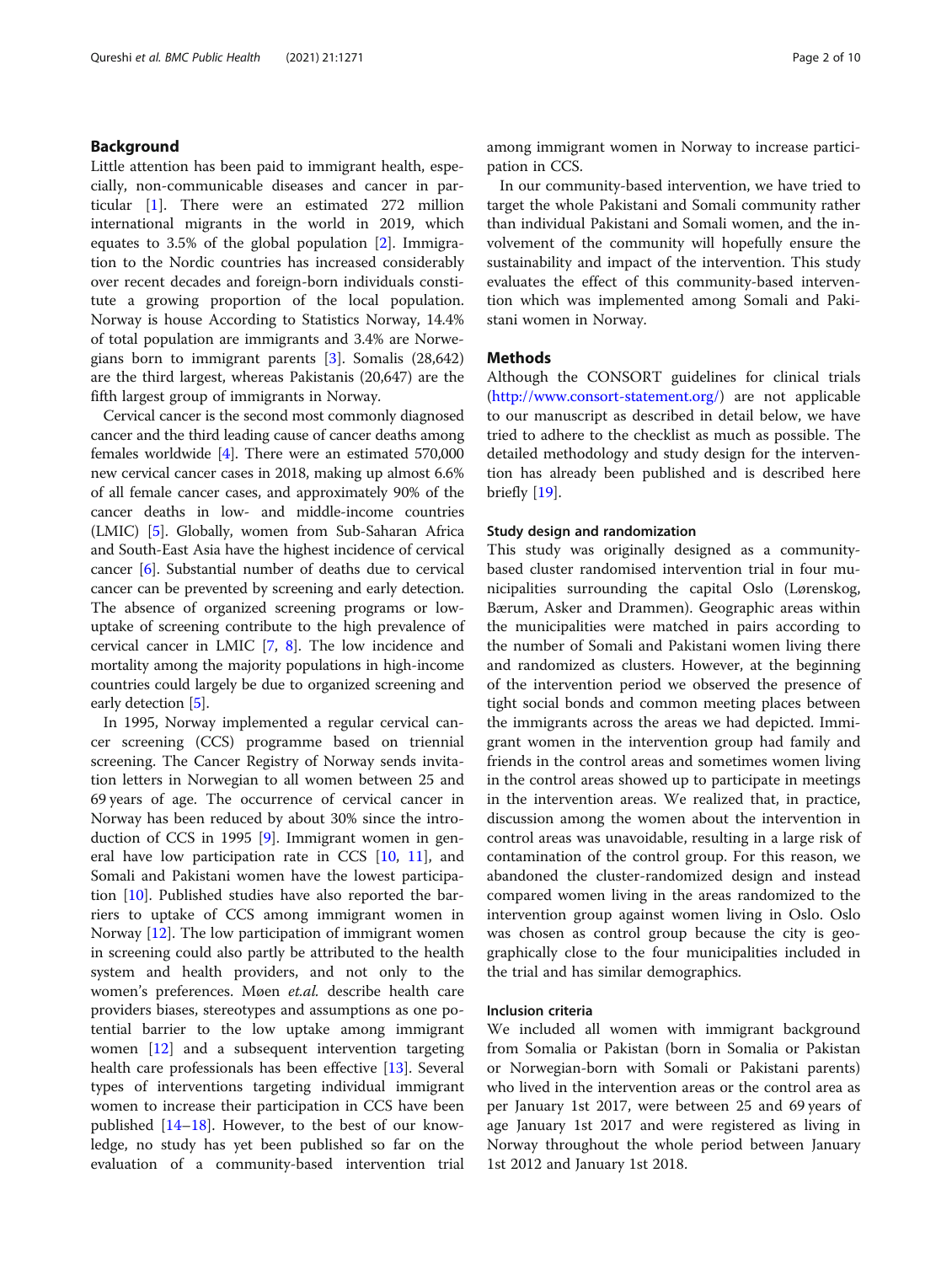#### Sample size estimation and group allocation

For the original randomized study, the necessary sample size was calculated for an expected increase in cancer screening participation from 45 to 55%, 80% power and 5% significance level. At the time this study was developed, there was no available data on the percentage of immigrant women who participated in the CCS programme in Norway, and based on international studies  $[20, 21]$  $[20, 21]$  $[20, 21]$  $[20, 21]$  and our own proxies  $[10]$  $[10]$ , we conservatively estimated 45% screening participation in the control group. We obtained information on the number of Pakistani and Somali women aged 20–69 who lived in the four target municipalities from Statistics Norway [\[10](#page-8-0)]. When applying an average number of women of 612 per cluster (geographical areas with substantial female immigrant population) and an intra class correlation (ICC) of 0.025 in the sample size calculation, 32 clusters (16 intervention clusters and 16 control clusters) were enough. The 32 clusters from four different municipalities were matched in pairs according to the number of female immigrants aged 20 to 69 from Somalia and Pakistan and randomized pairwise. All Somali and Pakistani women who satisfied the inclusion criteria and were living in one of the 16 clusters randomized to receive the intervention were included in the intervention group ( $n = 1554$ ). Because of the contamination described earlier we did not include women living in the 16 control clusters in the analyses as controls, but instead chose to use all Somali and Pakistani women living in Oslo as the control group ( $n = 9266$ ). If the proportion screened is 45% in the control group, the minimal detectable difference in proportion screened with 80% power and 5% significance level with this sample size is 3.8%.

# Recruiting in the intervention areas

The principal author, a senior researcher of Pakistani origin, approached the Pakistani women by mobilizing different channels such as organizations and community centers to identify one informant in each of the four areas. With the use of personal social circle and involvement of organization and community centers, including the imams of the mosques in the intervention areas, four key informants were recruited, and they further recruited participants to a meeting in the area where they lived through different channels such as personal phone calls, community gatherings and social media (Facebook). Women who did not show up for the first meeting despite having agreed to it, were contacted again to attend a second meeting through personal visits, phone calls and through women who attended the first meeting. A Somali female research assistant recruited the Somali women adopting similar procedures. Among the 1123 Pakistani and 431 Somali women who were living in the intervention areas as indicated by The Statistics Norway (SSB) the key informants managed to invite a total of 401(36% of the Pakistani) and 378 (88% of Somali) women to one of the seven meetings arranged for each group. Among them, 102 (9% of the total and 25% of invited) Pakistani and 128 (30% of the total and 34% of invited) Somali women attended the meetings.

#### Intervention

The intervention was carried out from February to October 2017. The details of the intervention are already published [[19\]](#page-8-0). It consisted of a power-point presentation with a general description of our project aims followed by brief information on healthy lifestyle and preventative health care and then narrowing it down to cervical cancer. In very simple language (Somali or Urdu), we explained what cervical cancer is, its anatomical location -through diagrammatic illustration-, causes, risk factors, and development. This was followed by practical information on cervical cancer screening including the procedure and the instruments used, which were also shown physically. A short video clip of the test was played. In addition, the women were informed about the Norwegian screening guidelines for cervical cancer and on how to book an appointment with their GP for taking a screening test, including information about the payment. The content of the presentation (power point) was both in English and in the respective languages (Urdu and Somali).

# Outcome measure

For the evaluation of the intervention, we obtained data through three national registries, linked by the unique personal identification number available for each Norwegian resident.

Information on screening status at baseline and postintervention was obtained from the Norwegian Cancer Registry where women between 25 and 69 years old are registered when they take the CCS test, provided they consent to registration. The main outcome measure was screening status as per 1st of January 2018. We defined a woman as screened if she had taken a CCS test within 3 years before January 1st, 2018. Likewise, a woman was defined as screened at baseline if she had taken a CCS test within 3 years before January 1st, 2017. A three-year time window was chosen since the recommendation in Norway is to take a CCS test every third year.

# Other covariates

Information about age per January 1st, 2017, years since immigration, country of origin, country of birth, marital status, income in 2016, and highest achieved level of education was obtained from Statistics Norway. Income was divided into quartiles based on the distribution of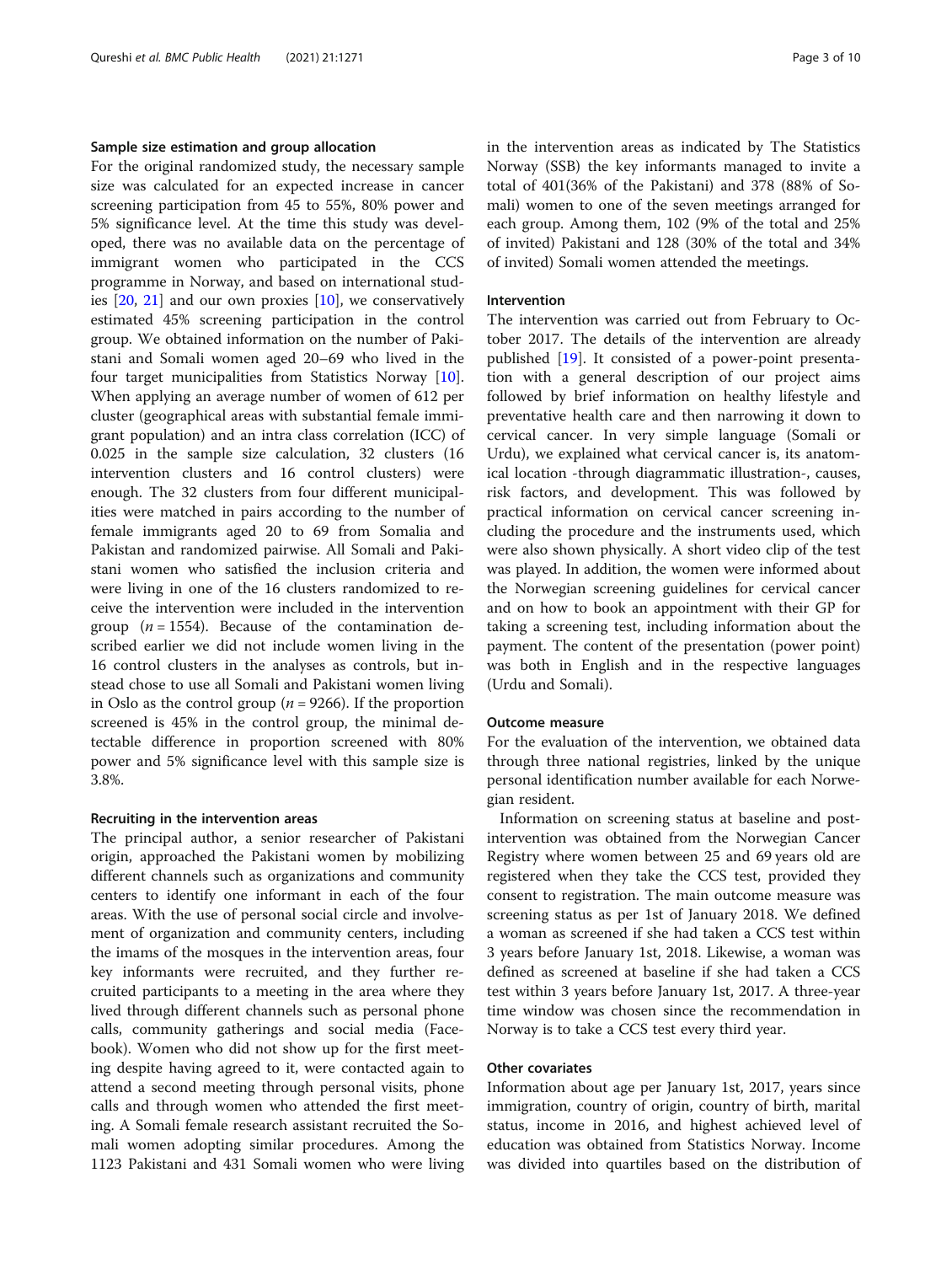income for all Pakistani and Somali women aged 20–69 in Norway in 2016.

Information on the woman's GP including GP's age, gender and country of origin was obtained through linkage of data from the national GP database and Statistics Norway.

# Statistical methods

Baseline characteristics for the intervention group and the control group (Oslo) were compared using descriptive statistics with means and standard deviations for continuous variables and counts and percentages for categorical variables. Since the allocation of the intervention was not randomized between the two groups, we tested for baseline differences using t-tests for continuous variables and chi-square tests for categorical outcomes. We adjusted for education in a separate model as there were a lot of missing values for this variable. The possible reason could be that missing registration of education taken in the country of origin.

The effect of the intervention was estimated by applying generalized estimation equations (GEE) with binomial distribution and identity link function with screening status as the outcome using data in long format with two binary measurements of screening status per person (status January 1st 2017 and status January 1st 2018).

The effect of the intervention was obtained as the interaction term between a binary time-variable and the binary variable for intervention group in a model also containing a main effect for time and a main effect for intervention group. Effects on an absolute scale were obtained as the coefficient for the interaction term between time and intervention group and reported as risk differences (RD) with 95% confidence intervals. The confidence intervals were estimated with robust standard errors. The interaction effect can be interpreted as the difference in change in the absolute proportion screened with positive values indicating that screening participation has increased more in the intervention group compared to the control group.

We applied four levels of covariate adjustment; unadjusted (Model 1), adjustment for woman's age, country of origin, first/second generation immigrant, marital status and income quartiles (Model 2), additional adjustment for GP's age, GP' gender and GP' country of origin (Model 3) and finally additional adjustment for the woman's educational level (Model 4). The adjustment variables were chosen because they have been found to be associated with participation in screening in previous studies [[10](#page-8-0), [11\]](#page-8-0) and because they differed between the two groups at baseline.

As additional analysis we also applied propensity score stratification with deciles of propensity scores instead of traditional covariate adjustments. The propensity scores were obtained as predicted probabilities of being in the intervention group from a logistic regression model with intervention-group as the outcome and woman's age, country of origin, marital status, income quartiles, GP's age, GP' gender and GP' country of origin as independent variables.

As a second sensitivity analysis we applied the same GEE-models as described earlier to compare change in screening status from January 1st, 2016 to January 1st, 2017 between the intervention group and the control group. Since this was before the intervention, any differences would have to be caused by something else than the intervention.

We also did subgroup analyses to compare the strength of the effect of the intervention between Somali women and Pakistani women and between first and 2nd generation immigrants. Effect modification by country of origin and by generation was evaluated by including a 3 way interaction between intervention group, time and country of origin in GEE models.

All tests are two-sided, and 5% significance level was applied in all analyses. All analyses were conducted using Stata MP version 16.

# Ethics

The trial is registered in ClinicalTrials.gov with Protocol ID: 2015/1156 and identifier NCT03155581. All the data included in the current paper are obtained from national registers. Women's cervical cancer status is only registered in the national register if they have given consent. Our project obtained ethics approval from the Regional Ethics Committee of Norway (REK), number 2015/1156/ REK Vest, including exception for consent for the data collected from registers.

#### Results

Our study included 10,820 immigrant women, 1554 (14.4%) living in the intervention areas and 9266 (85.6%) in the control areas. Table [1](#page-4-0) describes the baseline characteristics of both the intervention and the control groups. Compared to the control group the intervention group had a larger proportion of Pakistani, married women with higher education and income. They also had a higher proportion of GPs who were female, older and of Norwegian origin. Baseline characteristics further stratified by country of origin (Pakistan and Somalia) are reported in Supplementary Table [1.](#page-7-0)

Table [2](#page-4-0) shows the proportion of women screened at baseline and follow-up in the intervention and the control groups and the intervention effect estimated using GEE models. The crude percentage of women screened in the intervention group increased to 50.8% as compared to 45.9% at baseline, an absolute increase of 4.9%.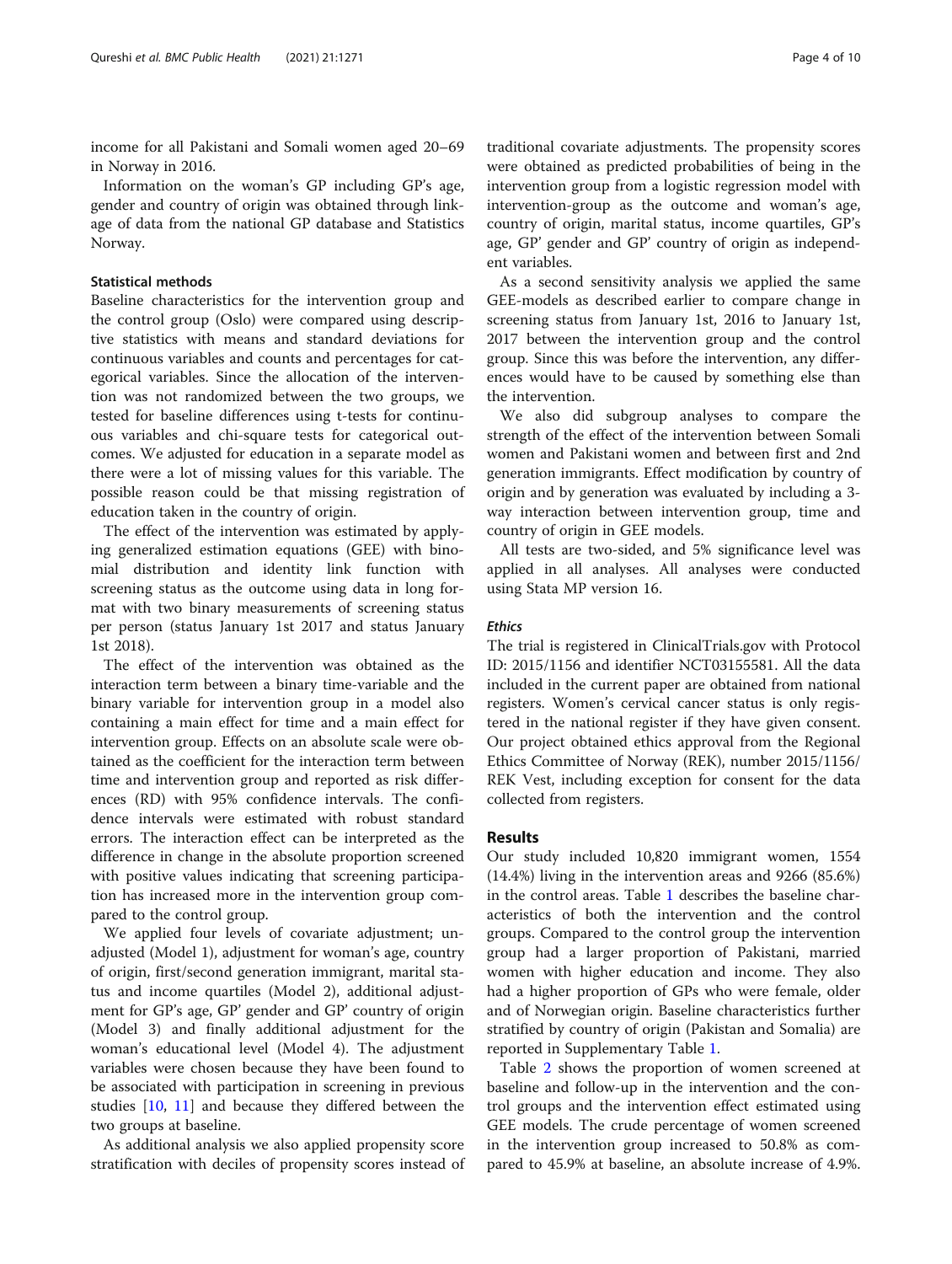# <span id="page-4-0"></span>Table 1 Demographic characteristics of participants in intervention and control groups

| Intervention group                                     | Intervention group | Control group | P-value |
|--------------------------------------------------------|--------------------|---------------|---------|
| n                                                      | 1554               | 9266          |         |
| Age, mean (SD)                                         | 41.2 (11.3)        | 40.9 (11.2)   | 0.27    |
| Born in Norway, n (%)                                  | 371 (23.9)         | 1838 (19.8)   | < 0.001 |
| Age when arrived in Norway <sup>3</sup> , mean (SD)    | 21.2 (9.6)         | 21.3 (9.4)    | 0.85    |
| Years since arrived in Norway <sup>3</sup> , mean (SD) | 22.4 (10.1)        | 22.2 (11.0)   | 0.58    |
| Country of origin, n (%)                               |                    |               |         |
| Somalia                                                | 431 (27.7)         | 2958 (31.9)   |         |
| Pakistan                                               | 1123 (72.3)        | 6308 (68.1)   | 0.001   |
| Marital status, n (%)                                  |                    |               |         |
| Unmarried                                              | 259 (16.7)         | 1808 (19.5)   |         |
| Married/Partner                                        | 1009 (64.9)        | 5435 (58.7)   |         |
| Divorced/Separated                                     | 245 (15.8)         | 1701 (18.4)   |         |
| Widow                                                  | 41(2.6)            | 322 (3.5)     | < 0.001 |
| Education, n (%)                                       |                    |               |         |
| Primary                                                | 606 (39.0)         | 4013 (43.3)   |         |
| High school or vocational school                       | 309 (19.9)         | 1881 (20.3)   |         |
| College/University                                     | 406 (26.1)         | 1776 (19.2)   |         |
| Missing                                                | 233 (15.0)         | 1596 (17.2)   | < 0.001 |
| Income quartile in 2016                                |                    |               |         |
| Q1: (0-50,000 NOK)                                     | 257 (16.5)         | 2319 (25.0)   |         |
| Q2: (50,000 NOK - 420,000 NOK)                         | 337 (21.7)         | 2128 (23.0)   |         |
| Q3: (420,000 NOK - 770,000 NOK)                        | 449 (28.9)         | 2443 (26.4)   |         |
| Q4: > 770,000 NOK                                      | 511 (32.9)         | 2376 (25.6)   | < 0.001 |
| Female GP, n (%)                                       | 1037 (66.9)        | 5713 (61.7)   | < 0.001 |
| Age of GP, n (%)                                       | 50.6 (9.7)         | 49.6 (10.0)   | < 0.001 |
| Country of origin for GP, n (%)                        |                    |               |         |
| Norway                                                 | 948 (61.2)         | 3632 (39.2)   |         |
| European country                                       | 228 (14.7)         | 1550 (16.8)   |         |
| Non-European country                                   | 374 (24.1)         | 4073 (44.0)   | < 0.001 |
| Screened at least once the last 4 years, n (%)         | 713 (45.9)         | 4088 (44.1)   | 0.2     |

<sup>a</sup>Only calculated for those who were not born in Norway

Table 2 Effect of the intervention on change in cervical cancer screening (CCS) participation among immigrant women

|                      | Screened<br>January 2017, n (%) |                 | Screened<br>January 2018, n (%) |                 | Absolute difference in change in proportion screened <sup>e</sup><br>B (95%CI) |  |
|----------------------|---------------------------------|-----------------|---------------------------------|-----------------|--------------------------------------------------------------------------------|--|
|                      | Control group                   | Int. group      | Control group                   | Int. group      |                                                                                |  |
| Total sample         |                                 |                 |                                 |                 |                                                                                |  |
| Model 1 <sup>ª</sup> | 4088/9266 (44.1)                | 713/1554 (45.9) | 4219/9266 (45.5)                | 789/1554 (50.8) | $0.03(0.01-0.06)$                                                              |  |
| Model 2 <sup>b</sup> | 4088/9266 (44.1)                | 713/1554 (45.9) | 4219/9266 (45.5)                | 789/1554 (50.8) | $0.04(0.01 - 0.06)$                                                            |  |
| Model $3c$           | 4083/9255 (44.1)                | 711/1550 (45.9) | 4216/9255 (45.6)                | 789/1550 (50.9) | $0.04(0.02 - 0.06)$                                                            |  |
| Model 4 <sup>d</sup> | 3469/7663 (45.3)                | 626/1318 (47.5) | 3584/7663 (46.8)                | 685/1318 (52.0) | $0.03(0.01 - 0.05)$                                                            |  |

<sup>a</sup>Adjusted for baseline screening status<br><sup>b</sup>Adjusted for covariates in model 1 plus additional adjustment for age, country of origin, first/second generation immigrant, marital status and income quartiles<br>SAdjusted for co Adjusted for covariates in model 2 plus additional adjustment for GP's gender, GP's age and GP' country of origin <sup>d</sup>

<sup>a</sup>Adjusted for covariates in model 3 plus additional adjustment for level of education (reduced sample size because of missing values)<br><sup>e</sup> Absolute difference in change in screening participation estimated as interaction model (GEE) with binomial distribution and identity link function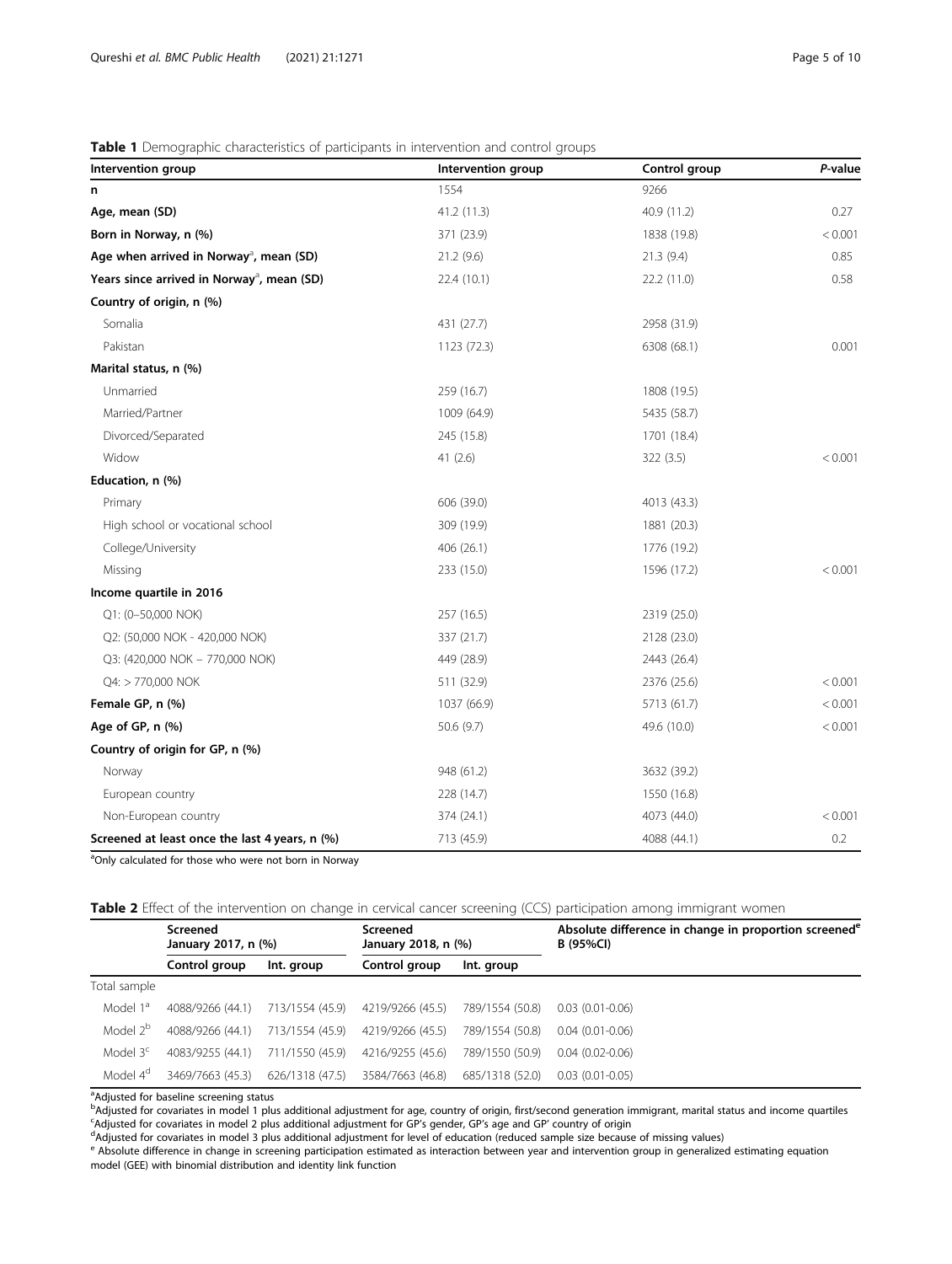<span id="page-5-0"></span>The corresponding increase in percentage in the control group was from 44.1 to 45.5%. The unadjusted intervention effect was 0.03 and statistically significant (95% CI 0.01–0.06), indicating that the absolute change in percentage screened was 3 % points higher in the intervention group. The effect did not change much after successive adjustment for covariates in model 2–4 and was still significant. In additional analyses using propensity score stratification instead of covariate adjustment, we obtained an absolute effect estimate of 0.05 with 95% CI 0.02–0.07.

When estimating difference in change in screening participation in the period January 1st 2016 to January 1st 2017 there was no significant difference between the intervention group and the control group (Supplemental Table [2](#page-7-0)) and the estimate of the difference was close to zero (0.01, 95% CI: − 0.02, 0.03).

Screened

total (%)

By country of origin

January 2017, n screened/n

Table 3 shows subgroup analysis by country of origin and by immigrant generation. The estimate of intervention effect was stronger in Somali women compared to Pakistani women and failed to reach significance among Pakistani women for all four models. The test for effect-modification by country of origin through a 3-way interaction between intervention group, time and country of origin was not significant for any of the four levels of covariate adjustments (pvalue for interaction terms 0.12, 0.15, 0.12 and 0.06 in model 1, 2 3 and 4 respectively). For analyses stratified on immigrant generation we found a significant effect of the intervention among 1st generation immigrants, but among 2nd generation immigrants there was no effect of the intervention. The 3-way interaction between intervention group, time and immigrant generation was however not significant (pvalue for interaction term 0.06, 0.054, 0.06 and 0.13 in model 1, 2 3 and 4 respectively).

Absolute difference in change in proportion screened<sup>e</sup>

Table 3 Effect of the intervention on change in participation in cervical cancer screening (CCS) in sub-groups of immigrant women

(95%CI)

January 2018, n screened/n total

Screened

 $(9/6)$ 

Control group Int. group Control group Int. group

| Somali<br>Model 1 <sup>ª</sup> 1248/2958 (42.2)<br>172/431 (39.9)<br>203/431 (47.1)<br>$0.06(0.02 - 0.10)$<br>1278/2958 (43.2)<br>Model 2 <sup>b</sup> 1248/2958 (42.2)<br>172/431 (39.9)<br>$0.06(0.02 - 0.10)$<br>1278/2958 (43.2)<br>203/431 (47.1)<br>Model 3 <sup>c</sup> 1245/2952 (42.2)<br>170/429 (39.6)<br>1270/2952 (43.3)<br>203/429 (47.3)<br>$0.07(0.03 - 0.11)$<br>Model 4 <sup>d</sup> 1002/2306 (43.5)<br>143/350 (40.9)<br>1026/2306 (44.5)<br>170/350 (48.6)<br>$0.07(0.03 - 0.11)$<br>Pakistani<br>Model 1 <sup>a</sup><br>541/1123 (48.2)<br>2941/6308 (46.6)<br>586/1123 (52.2)<br>$0.02$ ( $-0.00 - 0.05$ )<br>2840/6308 (45.0)<br>Model 2 <sup>b</sup><br>2840/6308 (45.0)<br>541/1123 (48.2)<br>2941/6308 (46.6)<br>586/1123 (52.2)<br>$0.02$ ( $-0.00 - 0.05$ )<br>Model 3 <sup>c</sup> 2838/6303 (45.0)<br>541/1121 (48.3)<br>2938/6303 (46.6)<br>586 / 1121 (52.3)<br>$0.02$ ( $-0.00 - 0.05$ )<br>Model 4 <sup>d</sup> 2467/5357 (46.1)<br>483/968 (49.9)<br>2558/5357 (47.8)<br>515/968 (53.2)<br>$0.02$ ( $-0.00 - 0.04$ )<br>By immigrant generation<br>1st generation<br>Model 1 <sup>ª</sup> 3400/7428 (45.8)<br>536/1183 (45.3)<br>593/1183 (50.1)<br>3429/7428 (46.2)<br>$0.04(0.02 - 0.07)$<br>Model 2 <sup>b</sup> 3400/7428 (45.8)<br>536/1183 (45.3)<br>3429/7428 (46.2)<br>593/1183 (50.1)<br>$0.04(0.02 - 0.07)$<br>Model 3 <sup>c</sup> 3395/7417 (45.8)<br>534/1180 (45.3)<br>3426/7417 (46.2)<br>593/1180 (50.3)<br>$0.05(0.02 - 0.07)$<br>Model 4 <sup>d</sup> 2794/5872 (47.6)<br>451/956 (47.2)<br>2807/5872 (47.8)<br>490/956 (51.3)<br>$0.04$ $(0.01 - 0.07)$<br>2nd generation<br>Model 1 <sup>ª</sup> 688/1838 (37.4)<br>177/371 (47.7)<br>790/1838 (43.0)<br>196/371 (52.8)<br>$-0.00$ $(-0.05 - 0.04)$<br>Model 2 <sup>b</sup> 688/1838 (37.4)<br>177/371 (47.7)<br>790/1838 (43.0)<br>196/371 (52.8)<br>$-0.00$ ( $-0.05-0.04$ )<br>Model 3 <sup>c</sup> 688/1838 (37.4)<br>177/370 (47.8)<br>790/1838 (43.0<br>196/370 (53.0)<br>$-0.00$ ( $-0.05-0.04$ )<br>Model 4 <sup>d</sup> 675/1791 (37.7)<br>175/362 (48.3)<br>777/1791 (43.4)<br>195/362 (53.9)<br>$-0.00$ ( $-0.05 - 0.04$ ) |  |  |  |
|------------------------------------------------------------------------------------------------------------------------------------------------------------------------------------------------------------------------------------------------------------------------------------------------------------------------------------------------------------------------------------------------------------------------------------------------------------------------------------------------------------------------------------------------------------------------------------------------------------------------------------------------------------------------------------------------------------------------------------------------------------------------------------------------------------------------------------------------------------------------------------------------------------------------------------------------------------------------------------------------------------------------------------------------------------------------------------------------------------------------------------------------------------------------------------------------------------------------------------------------------------------------------------------------------------------------------------------------------------------------------------------------------------------------------------------------------------------------------------------------------------------------------------------------------------------------------------------------------------------------------------------------------------------------------------------------------------------------------------------------------------------------------------------------------------------------------------------------------------------------------------------------------------------------------------------------------------------------------------------------------------------------------------------------------------------------------------------------------------------------------------------------|--|--|--|
|                                                                                                                                                                                                                                                                                                                                                                                                                                                                                                                                                                                                                                                                                                                                                                                                                                                                                                                                                                                                                                                                                                                                                                                                                                                                                                                                                                                                                                                                                                                                                                                                                                                                                                                                                                                                                                                                                                                                                                                                                                                                                                                                                |  |  |  |
|                                                                                                                                                                                                                                                                                                                                                                                                                                                                                                                                                                                                                                                                                                                                                                                                                                                                                                                                                                                                                                                                                                                                                                                                                                                                                                                                                                                                                                                                                                                                                                                                                                                                                                                                                                                                                                                                                                                                                                                                                                                                                                                                                |  |  |  |
|                                                                                                                                                                                                                                                                                                                                                                                                                                                                                                                                                                                                                                                                                                                                                                                                                                                                                                                                                                                                                                                                                                                                                                                                                                                                                                                                                                                                                                                                                                                                                                                                                                                                                                                                                                                                                                                                                                                                                                                                                                                                                                                                                |  |  |  |
|                                                                                                                                                                                                                                                                                                                                                                                                                                                                                                                                                                                                                                                                                                                                                                                                                                                                                                                                                                                                                                                                                                                                                                                                                                                                                                                                                                                                                                                                                                                                                                                                                                                                                                                                                                                                                                                                                                                                                                                                                                                                                                                                                |  |  |  |
|                                                                                                                                                                                                                                                                                                                                                                                                                                                                                                                                                                                                                                                                                                                                                                                                                                                                                                                                                                                                                                                                                                                                                                                                                                                                                                                                                                                                                                                                                                                                                                                                                                                                                                                                                                                                                                                                                                                                                                                                                                                                                                                                                |  |  |  |
|                                                                                                                                                                                                                                                                                                                                                                                                                                                                                                                                                                                                                                                                                                                                                                                                                                                                                                                                                                                                                                                                                                                                                                                                                                                                                                                                                                                                                                                                                                                                                                                                                                                                                                                                                                                                                                                                                                                                                                                                                                                                                                                                                |  |  |  |
|                                                                                                                                                                                                                                                                                                                                                                                                                                                                                                                                                                                                                                                                                                                                                                                                                                                                                                                                                                                                                                                                                                                                                                                                                                                                                                                                                                                                                                                                                                                                                                                                                                                                                                                                                                                                                                                                                                                                                                                                                                                                                                                                                |  |  |  |
|                                                                                                                                                                                                                                                                                                                                                                                                                                                                                                                                                                                                                                                                                                                                                                                                                                                                                                                                                                                                                                                                                                                                                                                                                                                                                                                                                                                                                                                                                                                                                                                                                                                                                                                                                                                                                                                                                                                                                                                                                                                                                                                                                |  |  |  |
|                                                                                                                                                                                                                                                                                                                                                                                                                                                                                                                                                                                                                                                                                                                                                                                                                                                                                                                                                                                                                                                                                                                                                                                                                                                                                                                                                                                                                                                                                                                                                                                                                                                                                                                                                                                                                                                                                                                                                                                                                                                                                                                                                |  |  |  |
|                                                                                                                                                                                                                                                                                                                                                                                                                                                                                                                                                                                                                                                                                                                                                                                                                                                                                                                                                                                                                                                                                                                                                                                                                                                                                                                                                                                                                                                                                                                                                                                                                                                                                                                                                                                                                                                                                                                                                                                                                                                                                                                                                |  |  |  |
|                                                                                                                                                                                                                                                                                                                                                                                                                                                                                                                                                                                                                                                                                                                                                                                                                                                                                                                                                                                                                                                                                                                                                                                                                                                                                                                                                                                                                                                                                                                                                                                                                                                                                                                                                                                                                                                                                                                                                                                                                                                                                                                                                |  |  |  |
|                                                                                                                                                                                                                                                                                                                                                                                                                                                                                                                                                                                                                                                                                                                                                                                                                                                                                                                                                                                                                                                                                                                                                                                                                                                                                                                                                                                                                                                                                                                                                                                                                                                                                                                                                                                                                                                                                                                                                                                                                                                                                                                                                |  |  |  |
|                                                                                                                                                                                                                                                                                                                                                                                                                                                                                                                                                                                                                                                                                                                                                                                                                                                                                                                                                                                                                                                                                                                                                                                                                                                                                                                                                                                                                                                                                                                                                                                                                                                                                                                                                                                                                                                                                                                                                                                                                                                                                                                                                |  |  |  |
|                                                                                                                                                                                                                                                                                                                                                                                                                                                                                                                                                                                                                                                                                                                                                                                                                                                                                                                                                                                                                                                                                                                                                                                                                                                                                                                                                                                                                                                                                                                                                                                                                                                                                                                                                                                                                                                                                                                                                                                                                                                                                                                                                |  |  |  |
|                                                                                                                                                                                                                                                                                                                                                                                                                                                                                                                                                                                                                                                                                                                                                                                                                                                                                                                                                                                                                                                                                                                                                                                                                                                                                                                                                                                                                                                                                                                                                                                                                                                                                                                                                                                                                                                                                                                                                                                                                                                                                                                                                |  |  |  |
|                                                                                                                                                                                                                                                                                                                                                                                                                                                                                                                                                                                                                                                                                                                                                                                                                                                                                                                                                                                                                                                                                                                                                                                                                                                                                                                                                                                                                                                                                                                                                                                                                                                                                                                                                                                                                                                                                                                                                                                                                                                                                                                                                |  |  |  |
|                                                                                                                                                                                                                                                                                                                                                                                                                                                                                                                                                                                                                                                                                                                                                                                                                                                                                                                                                                                                                                                                                                                                                                                                                                                                                                                                                                                                                                                                                                                                                                                                                                                                                                                                                                                                                                                                                                                                                                                                                                                                                                                                                |  |  |  |
|                                                                                                                                                                                                                                                                                                                                                                                                                                                                                                                                                                                                                                                                                                                                                                                                                                                                                                                                                                                                                                                                                                                                                                                                                                                                                                                                                                                                                                                                                                                                                                                                                                                                                                                                                                                                                                                                                                                                                                                                                                                                                                                                                |  |  |  |
|                                                                                                                                                                                                                                                                                                                                                                                                                                                                                                                                                                                                                                                                                                                                                                                                                                                                                                                                                                                                                                                                                                                                                                                                                                                                                                                                                                                                                                                                                                                                                                                                                                                                                                                                                                                                                                                                                                                                                                                                                                                                                                                                                |  |  |  |
|                                                                                                                                                                                                                                                                                                                                                                                                                                                                                                                                                                                                                                                                                                                                                                                                                                                                                                                                                                                                                                                                                                                                                                                                                                                                                                                                                                                                                                                                                                                                                                                                                                                                                                                                                                                                                                                                                                                                                                                                                                                                                                                                                |  |  |  |
|                                                                                                                                                                                                                                                                                                                                                                                                                                                                                                                                                                                                                                                                                                                                                                                                                                                                                                                                                                                                                                                                                                                                                                                                                                                                                                                                                                                                                                                                                                                                                                                                                                                                                                                                                                                                                                                                                                                                                                                                                                                                                                                                                |  |  |  |

<sup>a</sup>Adjusted for baseline screening status

b Adjusted for covariates in model 1 plus additional adjustment for age, country of origin or first/second generation immigrant, marital status and income quartiles country and income and income quartiles country of origin <sup>c</sup>Adjusted for covariates in model 2 plus additional adjustment for GP's gender, GP's age and GP' country of origin

<sup>d</sup>Adjusted for covariates in model 3 plus additional adjustment for level of education (reduced sample size because of missing values)

e Absolute difference in change in screening participation estimated as interaction between year and intervention group in generalized estimating equation model (GEE) with binomial distribution and identity link function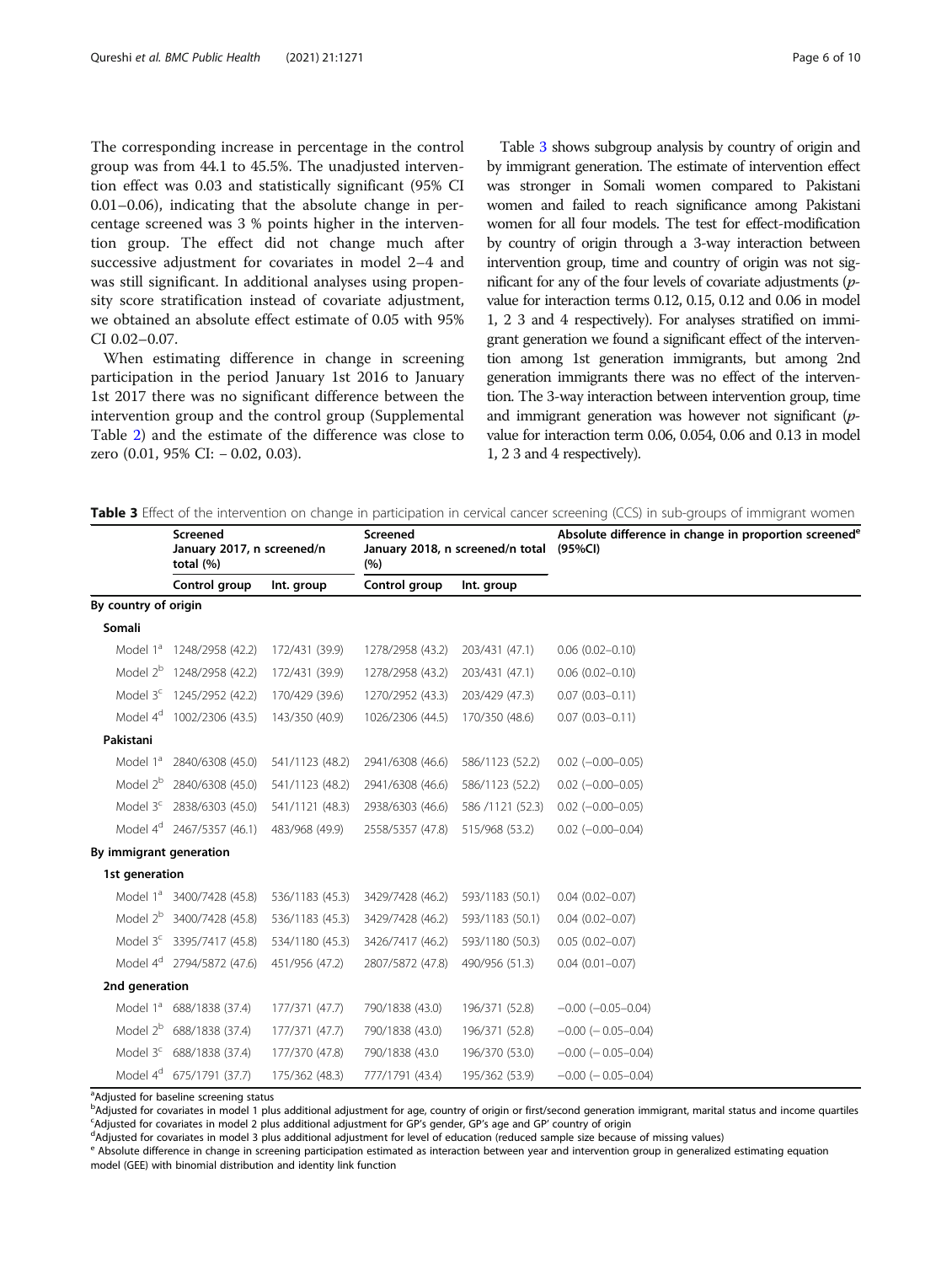# **Discussion**

This community-based intervention study among Somali and Pakistani women in four counties in Norway shows a significant larger increase in the uptake of cervical cancer screening test among the immigrant women in the intervention group compared to the control group. In subgroup analyses we found that this effect was mostly restricted to Somali women and 1st generation immigrants.

Second generation women are per definition born in Norway and speak fluent Norwegian. In addition, they have attended Norwegian school and are more acculturated than their mothers. Although previous studies show that not all immigrant groups change their use of prevention as quickly while living in Norway [\[22\]](#page-8-0), it is as expected that a targeted intervention is not so useful in this group. One plausible explanation for less effect among Pakistani women can be that they were to a much greater extent 2nd generation immigrants. And among those who were 1st generation immigrants, the Pakistanis had lived here longer. The Pakistanis women were more educated, married, and had higher income. Table [3](#page-5-0) also shows Pakistanis were to a greater extent "screened" at baseline in the intervention group. They therefore had less potential for improvement than Somali women.

Our findings are similar to those reported by a number of meta-analyses and systematic reviews based on studies from different countries stating that culturally tailored interventions targeting individual minority women can increase attendance to mammographic and cervical cancer screening [[14,](#page-8-0) [15](#page-8-0), [17](#page-8-0)]. Brevik et.al in their meta-analysis describe the effect of an educational intervention that resulted in a 54% increase at the Pap test (RR = 1.54, 95% CI, 1.14–2.09,  $P = .005$ ) [\[14](#page-8-0)]. However, all the studies included in the review were from the USA, and the intervention targeted individual women in contrast to our intervention which targeted a community. Another review study also concluded that health education models (postcards, brochures, power point slides, videos etc.) are helpful in increasing participation in cancer screening [\[23\]](#page-8-0).

Our intervention was community-based, where the word of mouth effect also plays an important role. Women who attended the meeting were encouraged to discuss about the intervention with the women who were not able to attend. The study populations were oral communities in which the word of mouth spreads very quickly and the *diffusion of information* occur through social networks, which is a prominent tool for information sharing among Somali and Pakistani first generation *immigrants*. Therefore, although not attending the intervention meetings, the information can reach other women as well. Furthermore, previously published studies have highlighted the methodological challenges of recruiting minority groups into research trials [[24](#page-8-0)– [27\]](#page-9-0). Thus, although fewer women than invited attended the meeting but the information did reach many. At the same time previously published studies have highlighted the methodological challenges of recruiting minority groups into research trials [[24](#page-8-0)–[27\]](#page-9-0).

In addition, the effect size of the intervention seen among Somali women was a very positive feedback. One possible explanation for more effectiveness in Somali women could be more frequent interaction between Somali women than Pakistani women which helped spread the information about the benefits of screening. Basically, the Somali community is a close community where women share their experiences and encounters with their families and friends more frequently. Language barrier has been reported by many studies as one important reason among Somali and other immigrant women in general for not participating in cervical cancer screening [[7,](#page-8-0) [28\]](#page-9-0).

However, even though we observe a significant effect of the intervention, our results should be interpreted with caution. As we had to change the study design, the lack of randomization might have precluded us from controlling for all confounding factors and our results might have been affected by residual confounding. However, we did try to control for most of the obvious confounding factors that have been found to be associated with screening participation in previous studies [\[29](#page-9-0)]. Also, when we analyzed changes in screening participation the year before the intervention, we found no difference in change between the intervention group and the control group. We assume that if the differences we observed between the groups the year of the intervention were caused by confounding factors, there should also be differences between the groups the previous year. The lack of such differences supports our finding of a significant intervention effect.

Another study, conducted by the same research group, on the evaluation of an intervention among health care providers also showed a significant effect (absolute effect size 2%) and increased the participation in screening among immigrant women [\[13\]](#page-8-0). However, when we directed the intervention to the women as opposed to health providers, the effect size increased to 5%. The results from these two interventions imply that lower attendance to CCS by immigrants could be increased by interventions both among the women themselves and also by targeting the health care providers in the host country. Even though the effect sizes are small, the clinical impact of these interventions might be of importance for the individual woman, as Somali and Pakistani women are otherwise hard to reach. The degree to which these two interventions, one targeting health care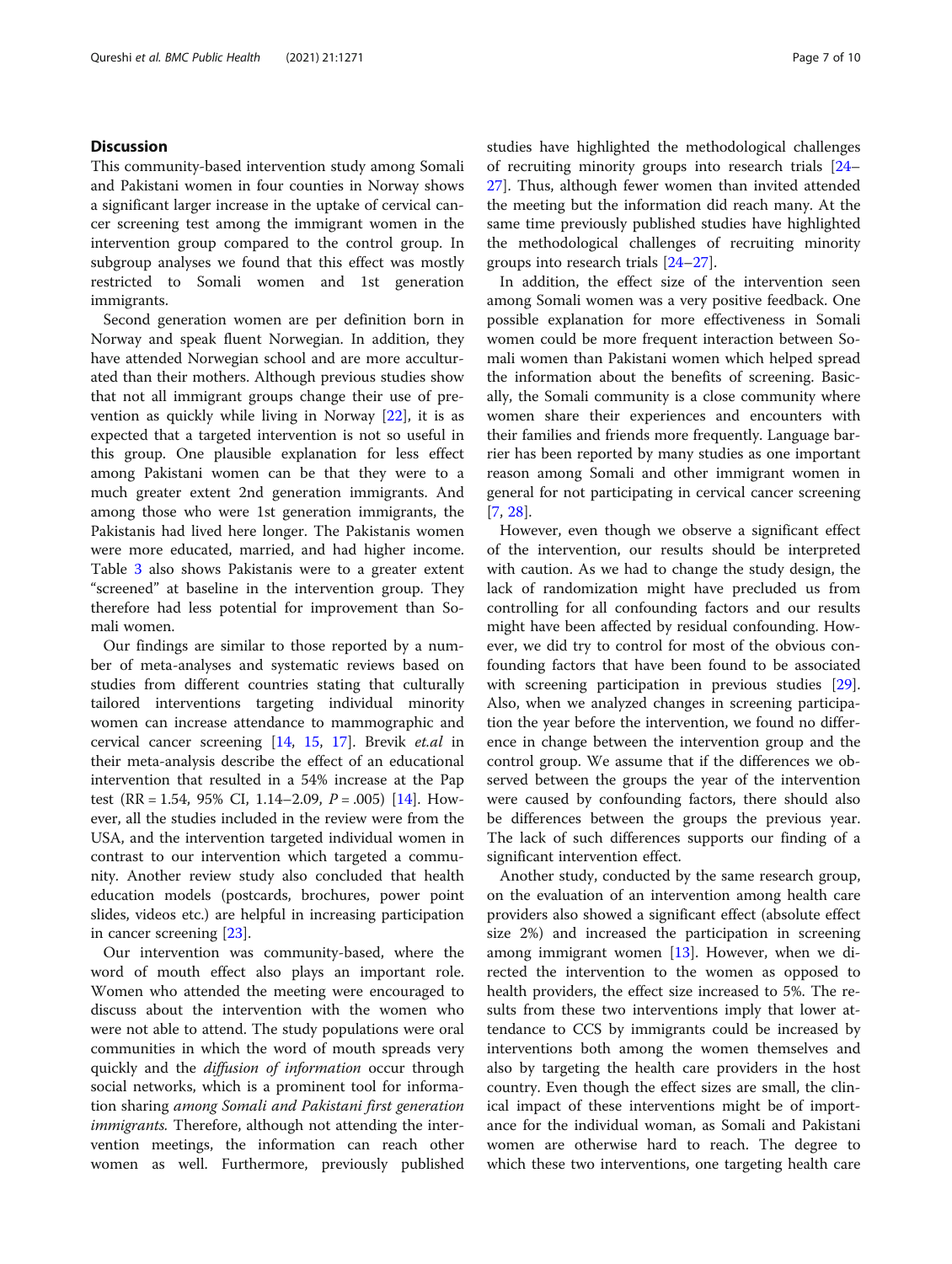<span id="page-7-0"></span>providers and the other among immigrant women, can complement each other, should be further investigated.

Published literature identifies successful communitybased interventions carried out among immigrant groups in other parts of the world [\[16](#page-8-0), [18](#page-8-0), [30](#page-9-0)–[34\]](#page-9-0). These interventions included predominantly the use of community lay-health workers, linguistically appropriate and culturally tailored educational materials, and navigation assistance to overcome the barriers to access the services. These interventions have resulted in increase in awareness and knowledge about cervical cancer with increase in screening participation  $[16]$  $[16]$  $[16]$ . In their article on development of culturally adapted interventions Terragni et.al. highlighted four different themes such as involvement of target population at a very early stage- in order to gain their trust; enough time for development of the intervention and then execution of the main intervention; consideration of heterogeneity among different immigrant groups and finally actively working to gain support of the public health authorities thus facilitating the cultural adaptation and sustainability of initiatives reference. Our intervention was a culturally adapted intervention in many respects, including early involvement of the two communities through focus group discussions [\[28](#page-9-0)], selection of language, gender, venue and development of material [\[19\]](#page-8-0) thus encompassing heterogeneity.

#### Strengths and limitations

This is the first of its kind study to evaluate the effect of a community-based intervention among immigrant women in Norway. One of the key strengths of this study was the measurement of cancer screening using registry data rather than self-report, which tends to overestimate screening and varies with ethnicity [[35,](#page-9-0) [36\]](#page-9-0).

The most important limitation was that we had to change the initial design of cluster randomization because of possible contamination. We are aware that, the lack of randomization poses challenges such as selection bias and confounding. Which not only questions the validity and usefulness of the findings, but in addition nonrandomized design is associated with a high risk of bias because known and unknown characteristics may be distributed unequally between groups [[37](#page-9-0)]. Same may be the case with our findings, we cannot rule out that the observed effect is at least partly caused by residual confounding. In addition, contamination between the two groups may have decreased the effect size. However, all analyses conducted to explore this possibility point to a real effect of the intervention. Previously published studies have highlighted the methodological challenges of recruiting minority groups into research trials [[24](#page-8-0)–[27](#page-9-0)]. Another limitation worth mentioning is, we did not include men as targets of intervention in our study. Health

behavior changes of an individual are complex processes where the individual, her surrounding family, health care providers and the health system mediators take part to achieve a positive outcome. In cultures where males have the power of decision in regarding the participation of women in the screening program it might have been positive to include the male members of the Somali and Pakistani communities and give them information on CCS and why it is necessary [\[32,](#page-9-0) [33\]](#page-9-0).

Our study showed increased CCS after attendance to one short meeting with educational information, the effect of which was measured within 1 year after the intervention. Thus, we are unable to comment on the longterm effect of the intervention which may not be visible in a short time in fact the effect might not be sustainable without reminders. Unfortunately, our study material did not allow to have a longer study period.

# Implications for future research

Cost-effective analyses of both the interventions separately, the intervention among immigrant women and the intervention among GP done previously by the research team, as well as a study including both interventions simultaneously and over a longer time period, would help shaping and adaption of the right policy. Our findings also suggest that we need comprehensive measures directed at increasing participation in screening and preventing cervical cancer among immigrant women.

# Conclusions

Our findings suggest that a community-based educational intervention among Somali and Pakistani women can raise awareness and motivate immigrant women to participate in cervical cancer screening program.

#### Abbreviations

CCS: Cervical Cancer Screening; GP: General Physician; GEE: Generalized estimating equation model; LMIC: Low- and Middle-Income Countries; SSB: Statistics Norway

#### Supplementary Information

The online version contains supplementary material available at [https://doi.](https://doi.org/10.1186/s12889-021-11319-1) [org/10.1186/s12889-021-11319-1.](https://doi.org/10.1186/s12889-021-11319-1)

Additional file 1: Supplemental Table 1. Baseline characteristics for the study participants.

#### Acknowledgments

The authors wish to thank all the participants of the study for their participation and help.

#### Authors' contributions

SAQ and AG conducted the intervention. ED and BK designed the study. ED had overall responsibility for the study. JI did the statistical analysis, SAQ also helped in analyses and drafted the original manuscript. KM helped in drafting, analysis and editing of the manuscript. All authors were responsible for editing and improvement of the manuscript. BK did the language editing. All authors gave approval for the final version of the manuscript.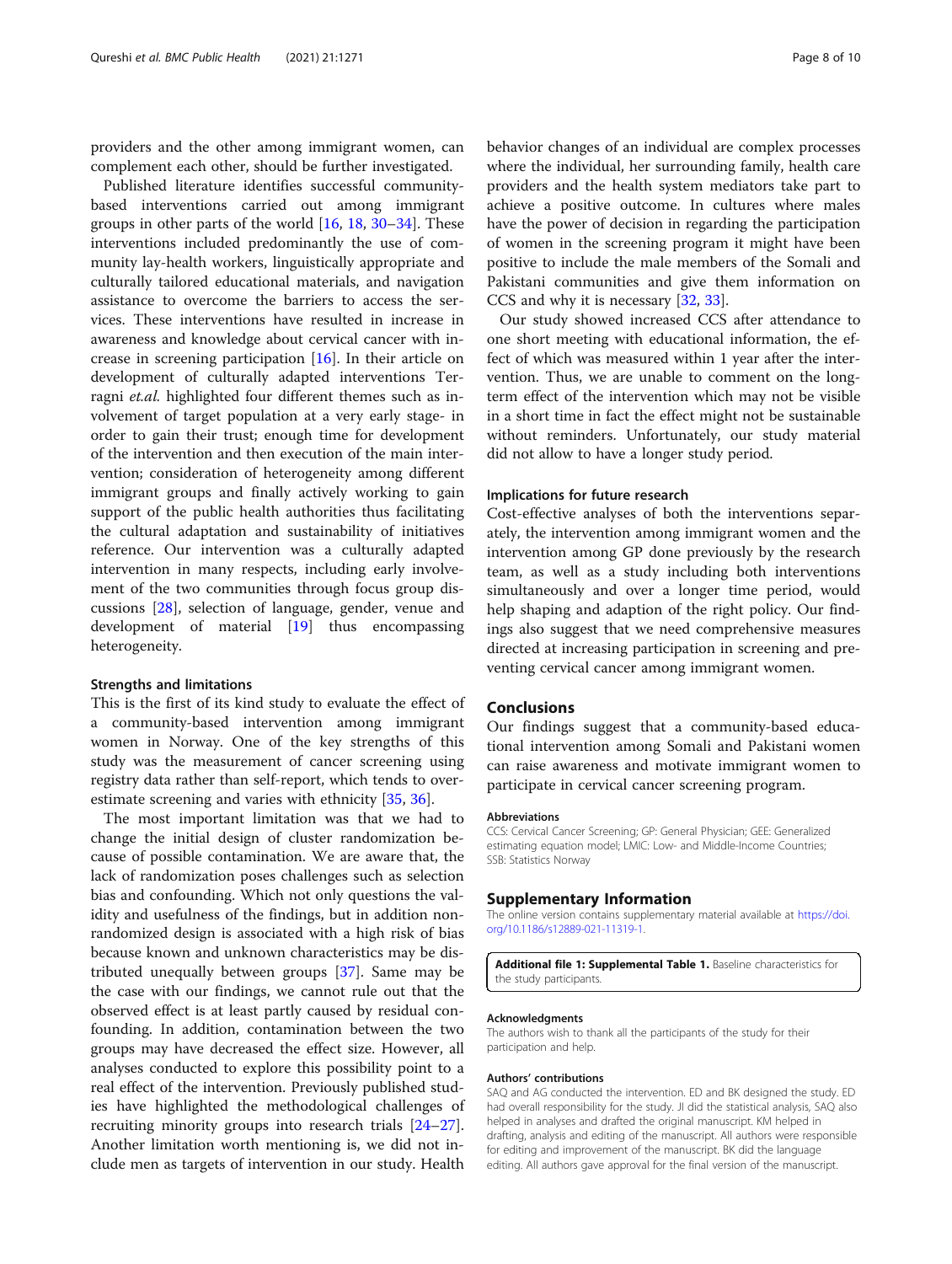### <span id="page-8-0"></span>Funding

The project was funded by the Norwegian Cancer Society. However, the corresponding author did not receive any financial compensation for this manuscript. Kathy Moen is a PhD candidate for this project with grant from the Norwegian Cancer Society.

### Availability of data and materials

The data used in this article is entirely from the Population Registry [\(https://](https://www.skatteetaten.no/en/person/national-registry/) [www.skatteetaten.no/en/person/national-registry/](https://www.skatteetaten.no/en/person/national-registry/)), the Cancer registry (<https://www.kreftregisteret.no/en/>) and National GP database ([https://www.](https://www.helsenorge.no/fastlegen/om/) [helsenorge.no/fastlegen/om/](https://www.helsenorge.no/fastlegen/om/)) and Statistics Norway (<https://www.ssb.no/en>), which we are not allowed to share. Our project obtained ethics approval from the Regional Ethics Committee of Norway (REK), number 2015/1156/ REK Vest for use of the data.

# Declarations

#### Ethics approval and consent to participate

The trial is registered in ClinicalTrials.gov with Protocol ID: 2015/1156 and identifier NCT03155581. All the data included in the current paper are obtained from national registers. Women's cervical cancer status is only registered in the national register if they have given a verbal consent. Our project obtained ethics approval from the Regional Ethics Committee of Norway (REK), number 2015/1156/REK Vest, and we were exempted from obtaining either written or verbal consent from women for the data collected from registers.

#### Consent for publication

Our project obtained ethics approval from the Regional Ethics Committee of Norway (REK), number 2015/1156/REK Vest, and we were exempted from obtaining either written or verbal consent from women for the data collected from registers. In addition, as our manuscript does not include any individual data or sensitive personal information, therefore consent for publication is "Not Applicable" in this case.

#### Competing interests

The authors report no conflicts of interest in this work.

#### Author details

<sup>1</sup>Unit for Migration & Health, Norwegian Institute of Public Health (NIPH), P.O. Box 222, Skøyen, 0213 Oslo, Norway. <sup>2</sup>Department of Global Public Health and Primary Care, University of Bergen, P.O. Box 7804, N-5020 Bergen, Norway. <sup>3</sup> Department of Health and Caring Sciences, Western Norway University of Applied Sciences, Bergen, Norway. <sup>4</sup>The Norwegian Research Centre (NORCE) Alrek Helseklynge, Årstadveien 17, 5009 Bergen, Norway.

# Received: 14 October 2020 Accepted: 18 June 2021 Published online: 30 June 2021

#### References

- 1. Sweileh WM, Wickramage K, Pottie K, Hui C, Roberts B, Sawalha AF, et al. Bibliometric analysis of global migration health research in peer-reviewed literature (2000-2016). BMC Public Health. 2018;18(1):777. [https://doi.org/1](https://doi.org/10.1186/s12889-018-5689-x) [0.1186/s12889-018-5689-x](https://doi.org/10.1186/s12889-018-5689-x).
- 2. International Organization for Migration (IOM). World Migration Report 2020 Geneva: IOM; 2020.
- 3. Statistics Norway. In: SSB, editor. Lower growth in the number of immigrants. Oslo: Statistics Norway; 2019.
- 4. Ferlay J, Ervik M, Lam F, Colombet M, Mery L, Piñeros M, et al. Global Cancer Observatory: Cancer Today. Lyon: International Agency for Research on Cancer (IARC); 2018.
- 5. WHO. Cancer/ Cervical Cancer 2019 [Available from: [https://www.who.int/ca](https://www.who.int/cancer/prevention/diagnosis-screening/cervical-cancer/en/) [ncer/prevention/diagnosis-screening/cervical-cancer/en/.](https://www.who.int/cancer/prevention/diagnosis-screening/cervical-cancer/en/)
- 6. Arbyn M, Weiderpass E, Bruni L, de Sanjosé S, Saraiya M, Ferlay J, Bray F. Estimates of incidence and mortality of cervical cancer in 2018: a worldwide analysis. Lancet Glob Health. 2020;8(2):e191-203. [https://doi.org/10.1016/](https://doi.org/10.1016/S2214-109X(19)30482-6) [S2214-109X\(19\)30482-6.](https://doi.org/10.1016/S2214-109X(19)30482-6)
- 7. Ghebre RG, Sewali B, Osman S, Adawe A, Nguyen HT, Okuyemi KS, et al. Cervical cancer: barriers to screening in the Somali community in Minnesota. J Immigr Minor Health. 2015;17(3):722–8. [https://doi.org/10.1007/](https://doi.org/10.1007/s10903-014-0080-1) [s10903-014-0080-1.](https://doi.org/10.1007/s10903-014-0080-1)
- 8. Johnson CE, Mues KE, Mayne SL, Kiblawi AN. Cervical cancer screening among immigrants and ethnic minorities: a systematic review using the health belief model. J Lower Genital Tract Dis. 2008;12(3):232–41. [https://doi.](https://doi.org/10.1097/LGT.0b013e31815d8d88) [org/10.1097/LGT.0b013e31815d8d88.](https://doi.org/10.1097/LGT.0b013e31815d8d88)
- 9. Nygård JF, Skare GB, Thoresen S. The cervical cancer screening programme in Norway, 1992-2000: changes in pap smear coverage and incidence of cervical cancer. J Med Screen. 2002;9(2):86–91. [https://doi.org/10.1136/jms.](https://doi.org/10.1136/jms.9.2.86) [9.2.86.](https://doi.org/10.1136/jms.9.2.86)
- 10. Østby L. The population with an immigrant background in 13 municipalities in Norway. Oslo: Statistics Norway; 2015.
- 11. Leinonen MK, Campbell S, Ursin G, Trope A, Nygard M. Barriers to cervical cancer screening faced by immigrants: a registry-based study of 1.4 million women in Norway. Eur J Pub Health. 2017;27(5):873–9. [https://doi.org/10.1](https://doi.org/10.1093/eurpub/ckx093) [093/eurpub/ckx093.](https://doi.org/10.1093/eurpub/ckx093)
- 12. Moen KA, Terragni L, Kumar B, Diaz E. Cervical cancer screening among immigrant women in Norway- the healthcare providers' perspectives. Scand J Prim Health Care. 2018;36(4):415–22. [https://doi.org/10.1080/02813432.201](https://doi.org/10.1080/02813432.2018.1523986) [8.1523986](https://doi.org/10.1080/02813432.2018.1523986).
- 13. Møen KA, Kumar B, Igland J, Diaz E. Effect of an intervention in general practice to increase the participation of immigrants in cervical Cancer screening: a cluster randomized clinical trial. JAMA Netw Open. 2020;3(4): e201903. [https://doi.org/10.1001/jamanetworkopen.2020.1903.](https://doi.org/10.1001/jamanetworkopen.2020.1903)
- 14. Brevik TB, Laake P, Bjorkly S. Effect of culturally tailored education on attendance at mammography and the Papanicolaou test. Health Serv Res. 2020;55(3):457–68. <https://doi.org/10.1111/1475-6773.13271>.
- 15. Chan DN, So WK. A systematic review of randomised controlled trials examining the effectiveness of breast and cervical cancer screening interventions for ethnic minority women. Eur J Oncol Nurs. 2015;19(5):536– 53. [https://doi.org/10.1016/j.ejon.2015.02.015.](https://doi.org/10.1016/j.ejon.2015.02.015)
- 16. Duffy SW, Myles JP, Maroni R, Mohammad A. Rapid review of evaluation of interventions to improve participation in cancer screening services. J Med Screen. 2017;24(3):127–45. [https://doi.org/10.1177/](https://doi.org/10.1177/0969141316664757) [0969141316664757.](https://doi.org/10.1177/0969141316664757)
- 17. Han HR, Kim J, Lee JE, Hedlin HK, Song H, Song Y, et al. Interventions that increase use of pap tests among ethnic minority women: a meta-analysis. Psycho-oncology. 2011;20(4):341–51. <https://doi.org/10.1002/pon.1754>.
- 18. Lu M, Moritz S, Lorenzetti D, Sykes L, Straus S, Quan H. A systematic review of interventions to increase breast and cervical cancer screening uptake among Asian women. BMC Public Health. 2012;12(1):413. [https://doi.org/1](https://doi.org/10.1186/1471-2458-12-413) [0.1186/1471-2458-12-413](https://doi.org/10.1186/1471-2458-12-413).
- 19. Qureshi SA, Gele A, Kour P, Moen KA, Kumar B, Diaz E. A community-based intervention to increase participation in cervical cancer screening among immigrants in Norway. BMC Med Res Methodol. 2019;19(1):147. [https://doi.](https://doi.org/10.1186/s12874-019-0795-8) [org/10.1186/s12874-019-0795-8](https://doi.org/10.1186/s12874-019-0795-8).
- 20. Azerkan F, Sparen P, Sandin S, Tillgren P, Faxelid E, Zendehdel K. Cervical screening participation and risk among Swedish-born and immigrant women in Sweden. Int J Cancer. 2012;130(4):937–47. [https://doi.org/10.1](https://doi.org/10.1002/ijc.26084) [002/ijc.26084.](https://doi.org/10.1002/ijc.26084)
- 21. Lofters AK, Moineddin R, Hwang SW, Glazier RH. Low rates of cervical Cancer screening among urban immigrants: a population-based study in Ontario, Canada. Med Care. 2010;48(7):611–8. [https://doi.org/10.1097/MLR.](https://doi.org/10.1097/MLR.0b013e3181d6886f) [0b013e3181d6886f.](https://doi.org/10.1097/MLR.0b013e3181d6886f)
- 22. Diaz E, Omland G, Hannestad Y, Ruths S. Use of hormonal contraceptives among immigrant women and their daughters in Norway: data from the Norwegian prescription database. Acta Obstet Gynecol Scand. 2019;98(2): 232–9. <https://doi.org/10.1111/aogs.13469>.
- 23. Saei Ghare Naz M, Kariman N, Ebadi A, Ozgoli G, Ghasemi V, Rashidi Fakari F. Educational interventions for cervical Cancer screening behavior of women: a systematic review. Asian Pac J Cancer Prev. 2018;19(4):875–84.
- 24. Banda DR, Germain DS, McCaskill-Stevens W, Ford JG, Swain SM. A critical review of the enrollment of black patients in cancer clinical trials. Am Soc Clin Oncol Educ Book. 2012;(32):153–7. [https://doi.org/10.14694/EdBook\\_A](https://doi.org/10.14694/EdBook_AM.2012.32.88) [M.2012.32.88](https://doi.org/10.14694/EdBook_AM.2012.32.88).
- 25. Douglas A, Bhopal RS, Bhopal R, Forbes JF, Gill JM, Lawton J, et al. Recruiting south Asians to a lifestyle intervention trial: experiences and lessons from PODOSA (prevention of Diabetes & Obesity in south Asians). Trials. 2011;12(1):220. [https://doi.org/10.1186/1745-6215-12-220.](https://doi.org/10.1186/1745-6215-12-220)
- 26. Samsudeen BS, Douglas A, Bhopal RS. Challenges in recruiting south Asians into prevention trials: health professional and community recruiters' perceptions on the PODOSA trial. Public Health. 2011;125(4):201–9. [https://](https://doi.org/10.1016/j.puhe.2011.01.013) [doi.org/10.1016/j.puhe.2011.01.013.](https://doi.org/10.1016/j.puhe.2011.01.013)